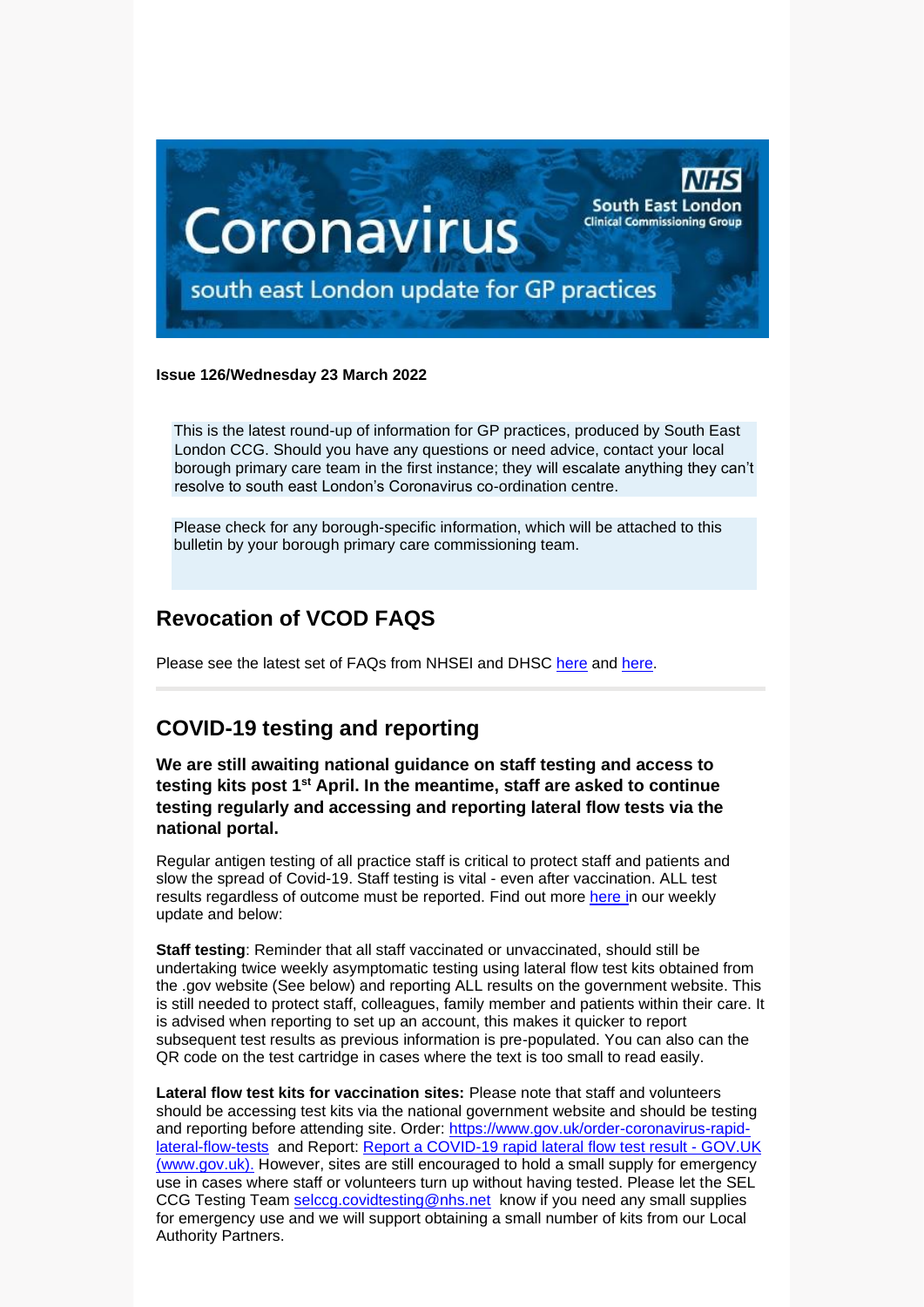**PCR kits in surgeries:** Reminder that GP practices should have a small stock of PCR kits for use in emergencies for staff or patients who present with possible covid symptoms. Assistance in ordering these can be made via the Specialist Team via 119. Please follow the link for information. [https://www.gov.uk/government/publications/covid-](https://www.gov.uk/government/publications/covid-19-testing-in-general-practice)[19-testing-in-general-practice](https://www.gov.uk/government/publications/covid-19-testing-in-general-practice)

Changes to collection of lateral flow kits from local sites and pharmacies: Many collection sites are now requiring a 'collection code' before issuing up to 2 lateral flow test kits (7 tests in each box). The code can be obtained by following the information on the government website [https://test-for-coronavirus.service.gov.uk/collect-lateral-flow](https://test-for-coronavirus.service.gov.uk/collect-lateral-flow-kits)[kits](https://test-for-coronavirus.service.gov.uk/collect-lateral-flow-kits) to obtain a collect code via text and email. Alternatively, some collection points are displaying a QR code which can be scanned to access a form which once completed will generate a collect code.

Lateral flow Instructions in other languages: SEL have successfully managed to petition for the 3 main languages used by Afghanistan's to support the many other translations already available. These can now be found on the government website: <https://www.gov.uk/guidance/covid-19-self-test-help>

Any testing questions please contact [avril.satchwell@nhs.net](mailto:avril.satchwell@nhs.net) Head of SEL CCG Covid Testing or the wider SEL Testing Team at [selccg.covidtesting@nhs.net](mailto:selccg.covidtesting@nhs.net)

# **GP Updates**

#### **Launch of SEL ICS decarbonisation guide for GP Practices**

The NHS has committed that by 2040 the way that it operates will no longer have a carbon footprint. The South East London Integrated Care System is producing plans for how to make significant progress on this in the next three years.

Please read the [message](https://selondonccg.nhs.uk/wp-content/uploads/2022/03/Decarb-guide-2022.pdf) from Dr Andrew Parson GP Clinical Lead Bromley and Christina Windle Chief Operating Officer SEL CCG about the launch of the [new SEL ICS](https://selondonccg.nhs.uk/covid_19/decarbonising-general-practice/)  [decarbonisation guide for GP Practices,](https://selondonccg.nhs.uk/covid_19/decarbonising-general-practice/) which will help Primary Care make changes to their practices and buildings.

For more information on this and our wider sustainability plans, visit Our Sustainability [Committment | Our Healthier South East London](https://www.ourhealthiersel.nhs.uk/about/our-sustainability-committment.htm) or email [sel.netzero@nhs.net](mailto:sel.netzero@nhs.net)

# **CQRS service offers for Vaccinations and Immunisations**

The following Vaccination and Immunisation services have now been offered out to practices for participation:

- Childhood Immunisations Hexavalent (6-in-1) vaccination programme 2022- 2025
- Hepatitis B at risk (newborn) babies vaccination programme 2022-2025
- HPV Completing Dose (Booster) vaccination 2022-2023
- Meningococcal ACWY Vaccination 2022-2025
- Meningococcal B Vaccination Programme 2022-2025
- MMR Vaccination Programme 2022-2025
- Pertussis in Pregnant women 2022-2025
- Pneumococcal Conjugate Vaccine (PCV) and Haemophilus influenzae type B, Meningitis C (Hib/MenC) Vaccination Programme 2022-2025
- Pneumococcal polysaccharide vaccination (PPV) programme 2022-2025
- Rotavirus (Routine Childhood Vaccination) 2022-2025
- Shingles Combined 2022-2025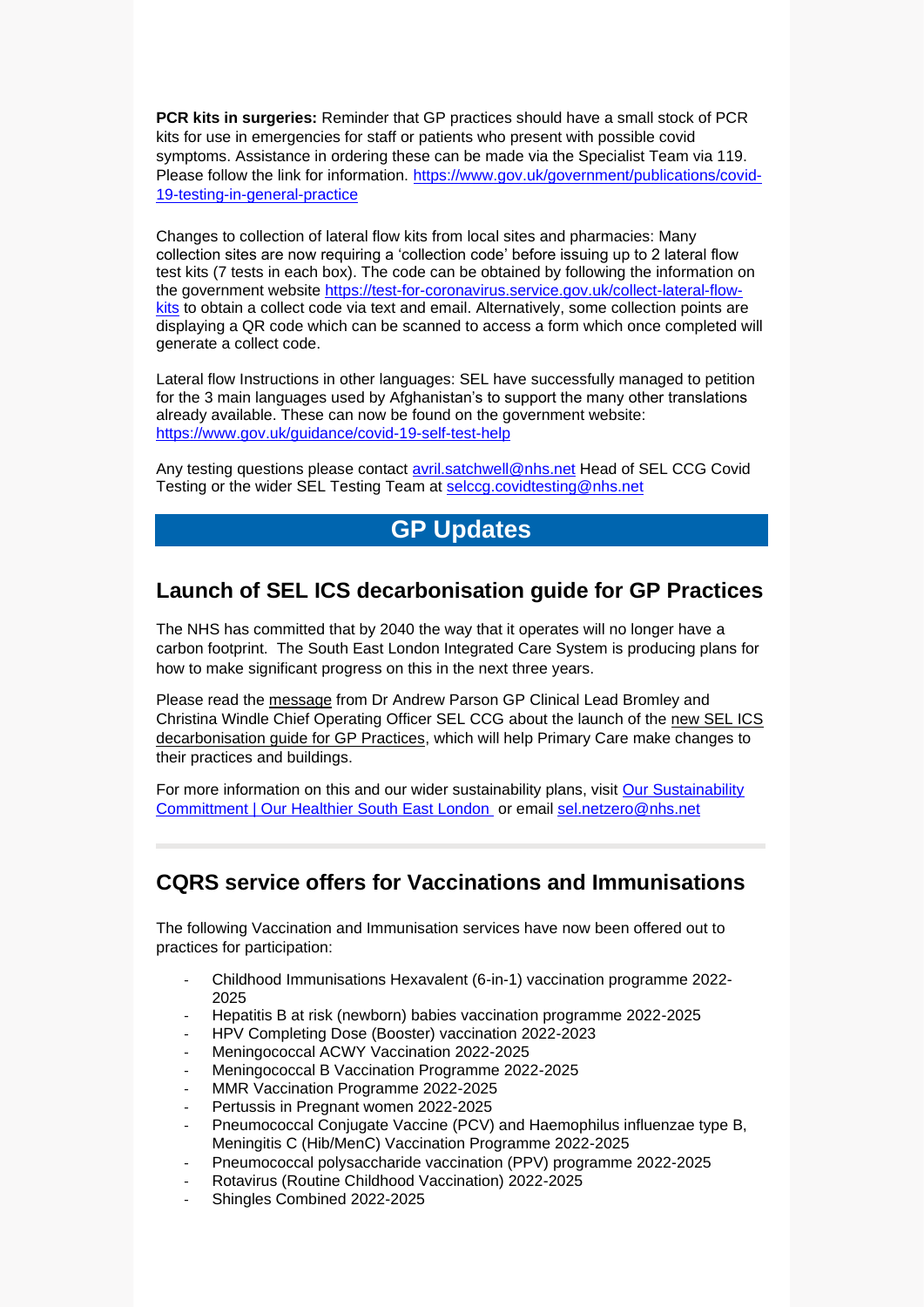Please note that apart from the HPV service, all offers are for a 3 year period. Therefore, once accepted, the offer will roll over each year and will not need to be re-offered/re-accepted. If any service changes are made during that time system suppliers will be notified and CQRS will be updated.

Please can practices accept the offers by  $15<sup>th</sup>$  April 2022 to ensure that data is extracted when the scheduled extraction window opens.

We would also like to take this opportunity to remind practices of the payment claims deadline of six months which is outlined in the Statement of Financial Entitlements and the Service Specifications. **September 2021 claims/amendments can still be made until 31/3/2022 after which time they will not be approved.** We ask all practices to urgently check their data in CQRS to ensure that all claims are up to date. This is particularly important as September 2021 is the first month for Seasonal Flu claims.

Information and guidance documents for each of the services can be found [here.](https://welcome.cqrs.nhs.uk/service-information/)

Information about the contract changes can be found on the [NHS England website.](https://www.england.nhs.uk/gp/investment/gp-contract/)

Details of these services, including the live collections timetable can be found on the GP Collections website: [https://digital.nhs.uk/GP-collections.](https://digital.nhs.uk/GP-collections) Training links for how to offer out the service can be found on the CQRS [website.](https://academy.midlandsandlancashirecsu.nhs.uk/cqrs-national-training/training-materials/) Please contact our team directly at [england.londonimms@nhs.net](mailto:england.londonimms@nhs.net) with any queries.

#### **Actions to be taken for QOF 2021/22 and QOF Offer on CQRS 2022/23**

A reminder of actions that need to be taken in preparation for the year-end data extract for QOF 2021/22 and the QOF offer for 2022/23.

For QOF 2021/22, practices are required to carry out applicable actions in the QOF 21/22 year-end checklist by **30 March 2022** and the actions can be found by clicking on this site [https://welcome.cqrs.nhs.uk/service-information/quality-outcomes-framework](https://welcome.cqrs.nhs.uk/service-information/quality-outcomes-framework-qof/)[qof/](https://welcome.cqrs.nhs.uk/service-information/quality-outcomes-framework-qof/) then the 'Quality Outcomes Framework (QOF) Year End Checklist'.

For IIF COV-01 2021/22, PCN's will need to tick the box in CQRS to confirm that they have created capacity for vaccinations, in order for this payment to be released.

For QOF for 2022/23, this was offered to all practices in CQRS and should now be available to you. To accept this, please log on to CQRS to accept the offer by **30 March 2022**. It is important that the offer is accepted by this day in order for the correct aspiration payments to be made for 2022/23. If you have any queries, please contact [england.selprimarycarequeries@nhs.net.](mailto:england.selprimarycarequeries@nhs.net)

#### **QOF year-end 2021/22 and 22/23 update – action required**

Preparation and actions for the 2021/22 year-end QOF collection must be completed by the deadlines indicated. This will enable us to collect your 2021/21 QOF achievement payments and calculate 2022/23 aspiration payments.

| <b>Action</b> |                                                                                                                                          | <b>Deadline</b> |
|---------------|------------------------------------------------------------------------------------------------------------------------------------------|-----------------|
|               | Ensure you are participating in QOF 21/22 on CQRS.<br>Contact your commissioning organisation if you have not<br>been offered QOF 21/22. | 30th March 2022 |
|               | Agree to participate in QOF 22/23 on CQRS. Practices<br>should now see the offer in CQRS.                                                | 30th March 2022 |
| 3.            | Complete all the relevant actions in the QOF 2021/22 year-<br>end checklist on our website.                                              | 30th March 2022 |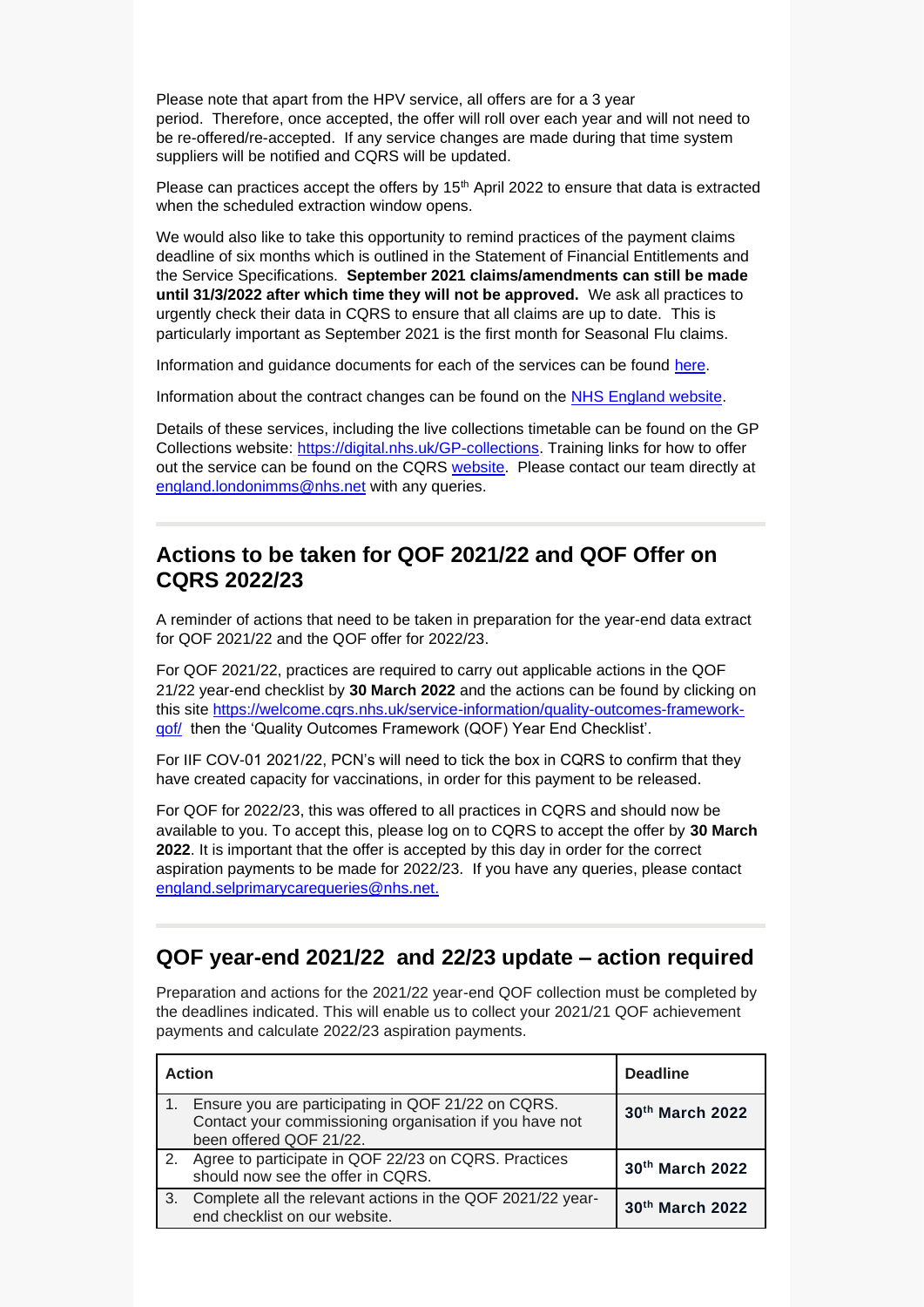**If you do not complete all actions above, your aspiration payment calculation will be affected and payment for April 2022 may be delayed.**

#### **Income Protected Indicators**

A number of indicators will have credited points applied for the QoF Year End Achievement Calculation 2021/2022 as outlined in the *[Temporary GP contract changes](https://www.england.nhs.uk/wp-content/uploads/2021/12/C1475_Letter-about-temporary-GP-contract-changes-to-support-COVID-19-vaccination-programme.pdf)  [to support COVID-19 vaccination programme](https://www.england.nhs.uk/wp-content/uploads/2021/12/C1475_Letter-about-temporary-GP-contract-changes-to-support-COVID-19-vaccination-programme.pdf)* letter issued to general practice in December 2021*,* these credited points will be summed with conditional points during the year end calculations and displayed within the Achievement Summary Report and Detailed Provider Achievement Report within CQRS. No action is required by the practice, this will be automated.

Training materials related to reporting in CQRS can be found on [training site.](https://academy.midlandsandlancashirecsu.nhs.uk/cqrs-national-training/training-materials/#t14)

#### **QOF extract timetable**

The below timetable shows the dates for the upcoming QOF year-end 21/22 extract

| Extraction window                                 | Thursday 1 <sup>st</sup> April to Sunday 4 <sup>th</sup> April |
|---------------------------------------------------|----------------------------------------------------------------|
| Achievement and Aspiration calculations           | Monday 5 <sup>th</sup> to Tuesday 6 <sup>th</sup> April        |
| Achievement available to view and declare in CQRS | Wednesday 7 <sup>th</sup> April                                |

A further update will be provided by the National QOF team on Wednesday 7<sup>th</sup> April to inform practices if the data collection has been successful. It will also advise what action needs to be taken to receive payment if your data is not available in CQRS.

#### **Achievement summary report**

You will be notified when within the CQRS system once your practice's achievement has been calculated. Once complete, you are able to run the achievement summary report for QOF to view your achievement. Guidance is available in the FAQs on our website.

#### **Year-end user support**

If your query is not resolved through the year-end specific FAQs on our website, assistance is available:

CQRS Support Team: [support@cqrs.co.uk,](mailto:support@cqrs.co.uk) 0330 124 4039, 8am-6pm Mon-Fri (excl. bank holidays).

Contract/policy queries: [england.gpcontracts@nhs.net](mailto:england.gpcontracts@nhs.net) (NHS England); Training: [CQRS](https://academy.midlandsandlancashirecsu.nhs.uk/cqrs-national-training/training-materials/)  [Training;](https://academy.midlandsandlancashirecsu.nhs.uk/cqrs-national-training/training-materials/) System: [CQRS log in;](https://login.cqrs.nhs.uk/cas/login) Web: [CQRS](https://welcome.cqrs.nhs.uk/service-information/quality-outcomes-framework-qof/)

# **GP Pathology LGT Filtered Results Feed**

We are pleased to let you know that the GP Pathology LGT filtered results feed will golive over the coming week.

This means appropriate GP direct access results from Viapath will now be available for LGT clinicians to review on LGT's Electronic Patient Record.

We know that some of you may have been contacted by LGT clinicians asking you to email GP direct access results to them. While we understand this may have caused some frustration, results have always been available via Connectcare since the BGL transfer from LGT to Viapath.

The filtered results feed will mean GP results will be visible in the LGT patient record, removing the need for LGT clinicians to contact practices for results. We hope this will help all concerned. If you have any queries about the filtered results feed, please do not hesitate to contact **Viapath pathology support services** on **0204 513 7300** or via [customerservices@viapath.org](mailto:customerservices@viapath.org)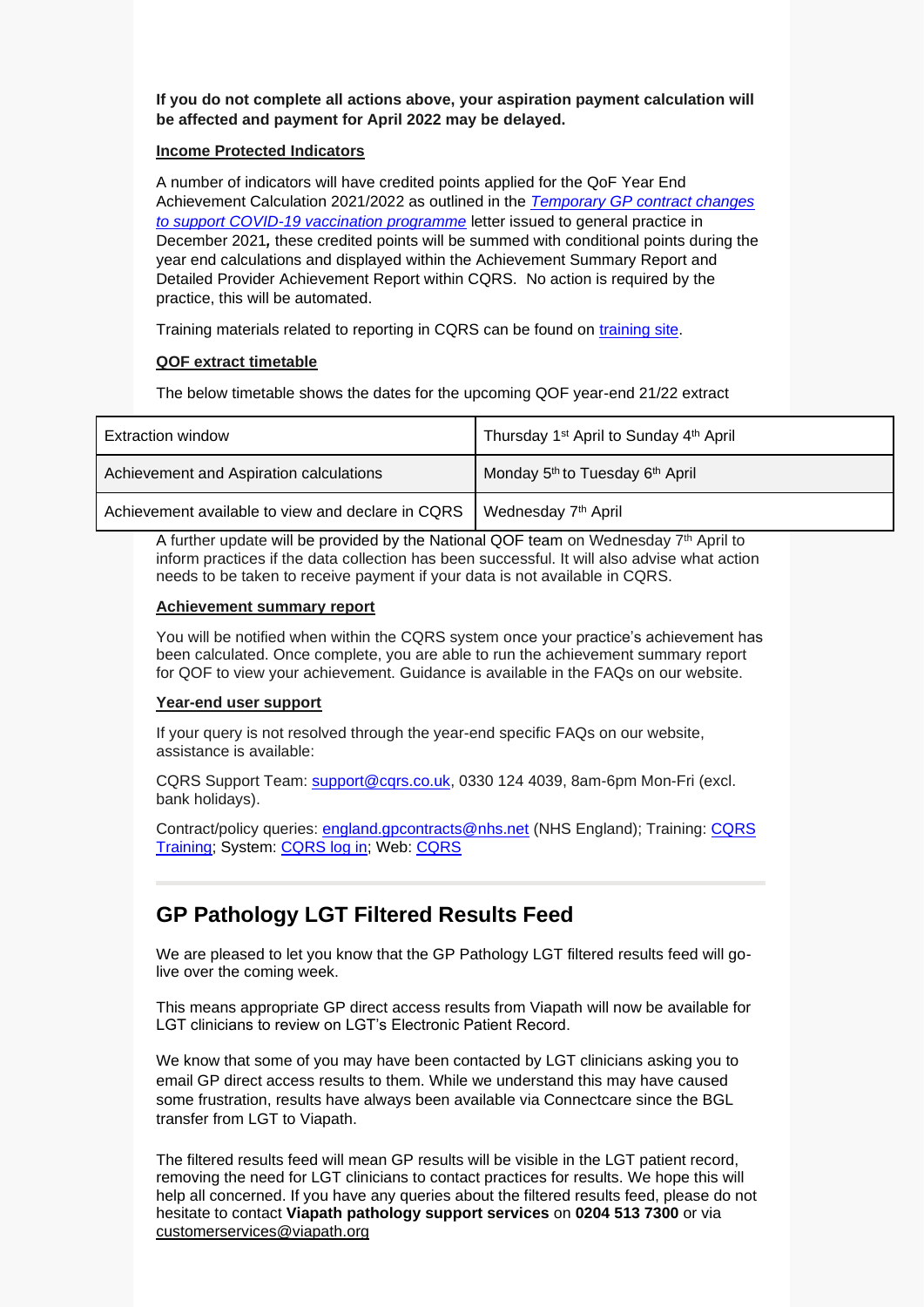# **Viapath e-brief 16 March**

Viapath e-brief for GP practices in Bexley, Greenwich and Lewisham is available [here.](https://selondonccg.nhs.uk/wp-content/uploads/2022/03/Ebrief-16-March-22.docx)

#### **2021/22 IIF PCN Support Payments – Declaration**

As part of the December-21 updated Network Contract DES, some of the funding from suspended 2021-22 Investment and Impact (IIF) indicators has been re-purposed as a PCN Support Payment.

All PCNs are entitled to this payment subject to a very simple confirmation from the PCN that the funds will be reinvested into primary care medical services or workforce, which PCNs can access by clicking the following link:<https://forms.office.com/r/r4GhKqkXaW>

In order to release this funding, we are now asking PCNs to confirm the below declaration by **Friday 8 April 2022**.

Once declared, NHS SEL CCG will then release 4 payments to the PCN for the period December 2021 - March 2022 on the next available payment run. These will appear on your statements as 4 separate payments to the PCN for ease of accounting purposes.

If PCNs are not able to meet the above deadline, then payments will be processed in the next available payment run once the declaration has been completed.

If you have any queries in relation to this payment or how to complete this declaration, then please contact [england.selprimarycarequeries@nhs.net](mailto:england.selprimarycarequeries@nhs.net) and a member of the team will be happy to support you.

#### **Serious Shortage Protocol – Salazopyrin® 500mg tablets**

A Serious Shortage Protocol (SSP) has been issued for Salazopyrin® 500mg tablets.

The SSP will enable community pharmacists in England and Wales to supply patients with sulfasalazine 500mg tablets. This is now available to view on the NHS Business Service Authority (BSA)'s dedicated SSP [web page,](https://www.nhsbsa.nhs.uk/pharmacies-gp-practices-and-appliance-contractors/serious-shortage-protocols-ssps) along with supporting guidance. The SSP came into effect on 16 March 2022 and is currently due to expire on Friday 25 March 2022. Should this change, the SSP will be updated accordingly and published on this page. If you have any questions regarding the SSPs please contact the NHS Prescription Service: [nhsbsa.prescriptionservices@nhsbsa.nhs.uk](mailto:nhsbsa.prescriptionservices@nhsbsa.nhs.uk)

Telephone: 0300 330 1349, Textphone: 18001 0300 330 1349

Access the latest information about SSPs (including supporting guidance), [here.](https://www.nhsbsa.nhs.uk/pharmacies-gp-practices-and-appliance-contractors/serious-shortage-protocols-ssps)

# **Supply issue with Fluticasone 50microgram / Formoterol 5microgram per dose (Flutiform®) inhaler CFC free**

Please find attached a **Medicine Supply Notification** for: A Tier 3 medicine supply notification for Fluticasone 50microgram / Formoterol 5microgram per dose (Flutiform®) inhaler CFC free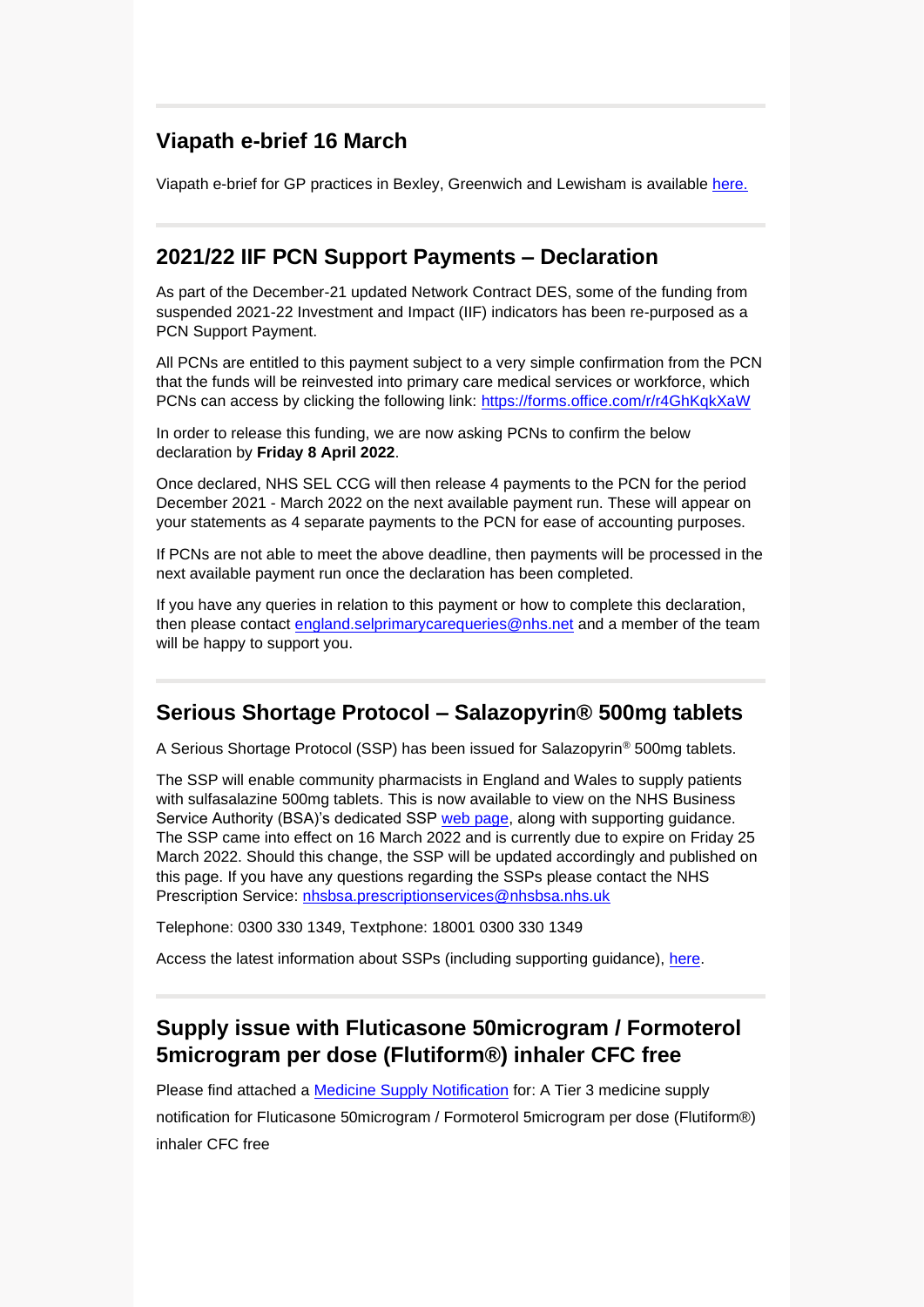| <b>Medicine</b>                                                                              | Out of stock             | <b>Alternatives</b>                                                                                                                                                                                                                                                                                                                                            |
|----------------------------------------------------------------------------------------------|--------------------------|----------------------------------------------------------------------------------------------------------------------------------------------------------------------------------------------------------------------------------------------------------------------------------------------------------------------------------------------------------------|
| Fluticasone 50microgram /<br>Formoterol 5microgram per dose<br>(Flutiform®) inhaler CFC free | Until mid-<br>April 2022 | Fluticasone 50microgram / Salmeterol 25microgram per<br>$\bullet$<br>dose (Combisal®) inhaler CFC free.<br>Fluticasone 50microgram / Salmeterol 25microgram per<br>dose (Seretide Evohaler®) inhaler CFC free.<br>If the above options are not considered suitable, other<br>combination steroid/ LABA inhalers are available.<br>See MSN for further details. |

DHSC and NHSE/I have now launched an online [Medicines Supply Tool,](https://eur03.safelinks.protection.outlook.com/?url=https%3A%2F%2Fwww.sps.nhs.uk%2Fhome%2Fplanning%2Fmedicines-supply-tool%2F&data=04%7C01%7CHannah.Wigham%40dhsc.gov.uk%7C883072d08ab2442be5e808d9fc34d637%7C61278c3091a84c318c1fef4de8973a1c%7C1%7C0%7C637818126426249768%7CUnknown%7CTWFpbGZsb3d8eyJWIjoiMC4wLjAwMDAiLCJQIjoiV2luMzIiLCJBTiI6Ik1haWwiLCJXVCI6Mn0%3D%7C3000&sdata=z%2FcGlluT5Yr9PrrzceZXd0CfBcKrlu2hhBBkiBq1kJ0%3D&reserved=0) which provides up to date information about medicine supply issues. The contents of these MSNs can now be viewed on the Tool. To access the Tool you will be required to register with the [SPS website.](https://eur03.safelinks.protection.outlook.com/?url=https%3A%2F%2Fwww.sps.nhs.uk%2F&data=04%7C01%7CHannah.Wigham%40dhsc.gov.uk%7C883072d08ab2442be5e808d9fc34d637%7C61278c3091a84c318c1fef4de8973a1c%7C1%7C0%7C637818126426249768%7CUnknown%7CTWFpbGZsb3d8eyJWIjoiMC4wLjAwMDAiLCJQIjoiV2luMzIiLCJBTiI6Ik1haWwiLCJXVCI6Mn0%3D%7C3000&sdata=dONzRBcojIGHpoxD%2BW6vw5oKu6IOAoO8awJXjf0o0bs%3D&reserved=0) If you have any queries contact: [DHSCmedicinesupplyteam@dhsc.gov.uk](mailto:DHSCmedicinesupplyteam@dhsc.gov.uk)

# **Supply issue with multiple products (Tier 2 MSNs and Tier 3 MSN)**

Please see below Medicine Supply Notifications for:

- [A Tier 2 medicine supply notification for Diltiazem \(Tildiem Retard®\) 90mg](https://selondonccg.nhs.uk/wp-content/uploads/2022/03/MSN_2022_023-Diltiazem-Tildiem-Retard®-90mg-tablets.pdf)  [tablets](https://selondonccg.nhs.uk/wp-content/uploads/2022/03/MSN_2022_023-Diltiazem-Tildiem-Retard®-90mg-tablets.pdf)
- [A Tier 2 medicine supply notification for Diamorphine 100mg and 500mg](https://selondonccg.nhs.uk/wp-content/uploads/2022/03/MSN_2022_024-Diamorphine-100mg-and-500mg-powder-for-solution-for-injection-ampoules.pdf)  [powder for solution for injection ampoules](https://selondonccg.nhs.uk/wp-content/uploads/2022/03/MSN_2022_024-Diamorphine-100mg-and-500mg-powder-for-solution-for-injection-ampoules.pdf)
- A Tier 2 medicine supply notification for Timolol (Tiopex®) 1mg/g gel eye [drops 0.4g unit dose preservative free](https://selondonccg.nhs.uk/wp-content/uploads/2022/03/MSN_2022_025-Timolol-Tiopex®-1mg-per-g-gel-eye-drops-0.4g-unit-dose-preservative-free.pdf)
- [A Tier 3 medicine supply notification for Benperidol \(Anquil®\) 250microgram](https://selondonccg.nhs.uk/wp-content/uploads/2022/03/MSN_2022_026-Benperidol-Anquil®-250microgram-tablets.pdf)  [tablets](https://selondonccg.nhs.uk/wp-content/uploads/2022/03/MSN_2022_026-Benperidol-Anquil®-250microgram-tablets.pdf)
- A Tier 2 medicine supply notification for Oxybutynin (Kentera®) [3.9mg/24hour transdermal patches](https://selondonccg.nhs.uk/wp-content/uploads/2022/03/MSN_2022_027-Oxybutynin-Kentera®-3.9mg-per-24hour-transdermal-patches.pdf)
- [A Tier 2 medicine supply notification for Sulfasalazine \(Salazopyrin®\)](https://selondonccg.nhs.uk/wp-content/uploads/2022/03/MSN_2022_028-Sulfasalazine-Salazopyrin®-500mg-tablets.pdf)  [500mg tablets](https://selondonccg.nhs.uk/wp-content/uploads/2022/03/MSN_2022_028-Sulfasalazine-Salazopyrin®-500mg-tablets.pdf)

If you have any queries please contact: [DHSCmedicinesupplyteam@dhsc.gov.uk](mailto:DHSCmedicinesupplyteam@dhsc.gov.uk)

| <b>Medicine</b>                                                              | Out of stock                          | <b>Alternatives</b>                                                                                                                                                                                              |
|------------------------------------------------------------------------------|---------------------------------------|------------------------------------------------------------------------------------------------------------------------------------------------------------------------------------------------------------------|
| Diltiazem (Tildiem Retard®) 90mg<br>tablets                                  | Until w/c 11 <sup>th</sup> April 2022 | Adizem® SR 90mg capsules<br>$\bullet$<br>Angitil® SR 90mg capsules<br>6                                                                                                                                          |
| Diamorphine 100mg and 500mg<br>powder for solution for injection<br>ampoules | Until late May 2022.                  | All morphine preparations remain<br>$\bullet$<br>available and can support an increase<br>in demand during this time.<br>See MSN for further details.<br>$\bullet$                                               |
| Timolol (Tiopex®) 1mg/g gel eye<br>drops 0.4g unit dose preservative<br>free | Until late March 2022.                | Timolol (Eysano®) 2.5mg/ml and<br>$\bullet$<br>5mg/ml preservative free eye drops in<br>multi-dose bottles.<br>Timolol 2.5mg/ml and 5mg/ml eye<br>٠<br>drops containing a preservative also<br>remain available. |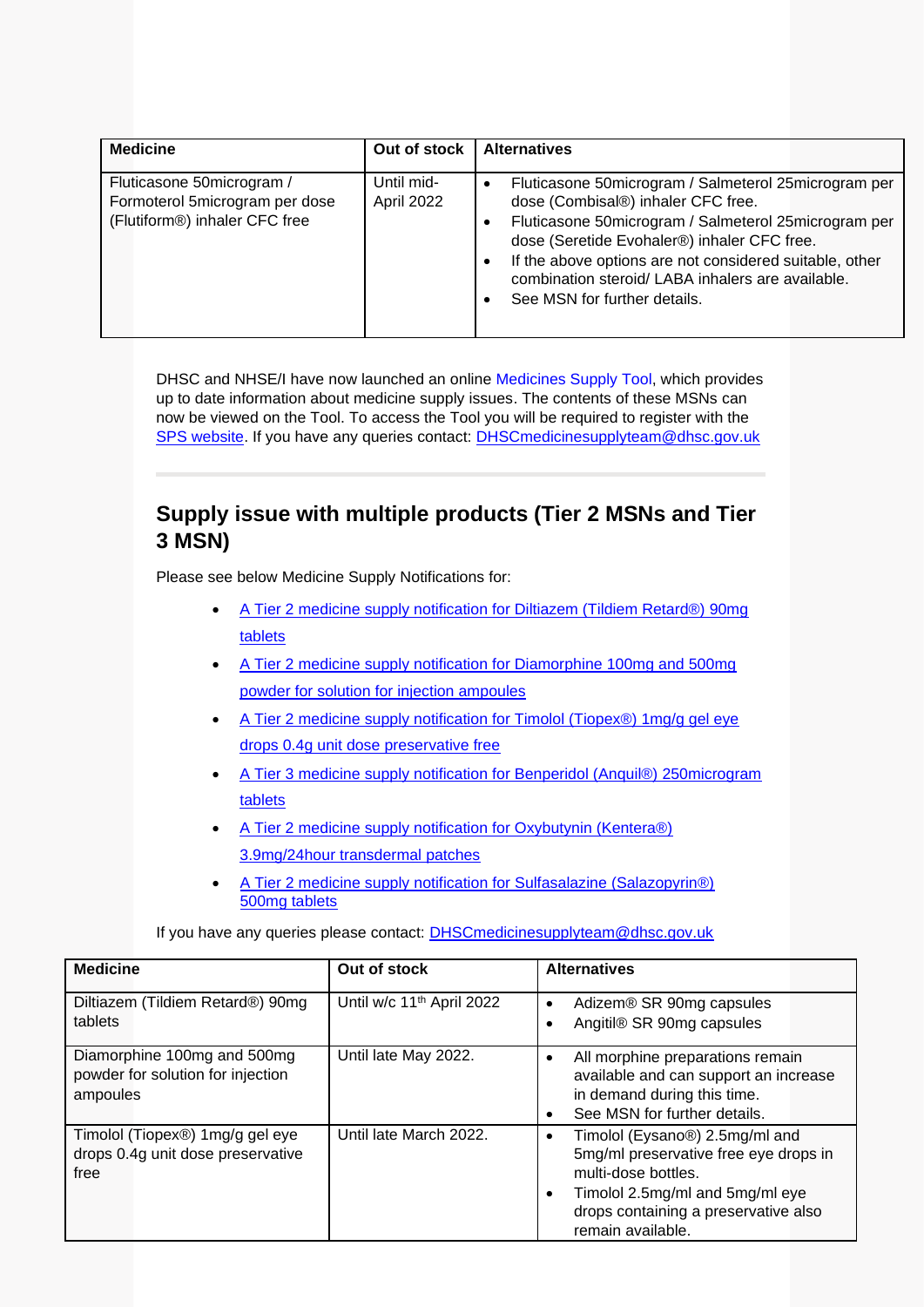| Benperidol (Anquil®) 250 microgram<br>tablets              | Out of stock from the end of<br>March 2022 with a resupply<br>date to be confirmed. | Management options during this<br>$\bullet$<br>shortage should be determined on a<br>case-by-case basis, in consultation with<br>the appropriate mental health specialist.                                                                                                                                                                                                |
|------------------------------------------------------------|-------------------------------------------------------------------------------------|---------------------------------------------------------------------------------------------------------------------------------------------------------------------------------------------------------------------------------------------------------------------------------------------------------------------------------------------------------------------------|
| Oxybutynin (Kentera®)<br>3.9mg/24hour transdermal patches  | Until w/c 30th May 2022                                                             | Oxybutynin 2.5mg and 5mg standard<br>release tablets<br>Oxybutynin 2.5mg/5ml and 5mg/5ml<br>oral solution<br>Solifenacin 5mg and 10mg standard<br>release tablets<br>Solifenacin 1mg/ml oral suspension<br>Tolterodine 1mg and 2mg standard<br>release tablets<br>Tolterodine 2mg and 4mg XL capsules<br>Mirabegron (Betmiga®) 25mg and<br>50mg prolonged-release tablets |
| Sulfasalazine (Salazopyrin <sup>®</sup> )<br>500mg tablets | Until w/c 21 March 2022                                                             | Generic versions of sulfasalazine<br>500mg tablets.<br>A Serious Shortage Protocol has been<br>issued.<br>See MSN for further details.                                                                                                                                                                                                                                    |

# **Notice of change to service from Department of Clinical Gerontology at Denmark Hill**

Nicky Hayes, Consultant Nurse for Older People, is retiring and therefore we must make changes to our patient pathway for Parkinsons' disease. We are aware that some GPs referred to this service directly via email to Nicky. This pathway will change from mid-March 2022. All referrals **must** be made via eRS to the Neurogeriatric clinic. Please use the Movement Disorders dropdown box on the system to book. See [attached letter](https://selondonccg.nhs.uk/wp-content/uploads/2022/03/Dear-GP-letter-re-Parkinsons-clinic.docx) for more information.

# **Urgent reminder for general practices on how to initiate nephrology referrals**

General Practices are required to **complete and submit the latest Nephrology referral form via DXS** prior to making patient referrals on Electronic Referral System (eRS), as GSTT and KCH are sending quality alerts via the CCG route as they are still receiving several incorrect referral forms (older versions) from GP practices which is causing referral processing delays and also causing patient care delays.

If you require further assistance on this please contact the local GP IT Facilitator for on [nelcsu.gpitsouthlondonfacilitators@nhs.net](mailto:nelcsu.gpitsouthlondonfacilitators@nhs.net) for Southwark, Lambeth and Lewisham practices only.

# **Tool to support diagnosis and care management of Asthma and COPD**

The [Pan-London Respiratory Dashboard](https://imperialcollegehealthpartners.com/resource/respiratory-population-health-dashoard/) links up-to-date information in relation to the diagnosis and care management for people with Asthma and COPD from across the region, which can be visualised at a practice, Primary Care Network (PCNs) or Integrated Care System (ICS) level. Read more [here.](https://imperialcollegehealthpartners.com/new-tool-supports-diagnosis-and-care-management-of-asthma-and-copd/)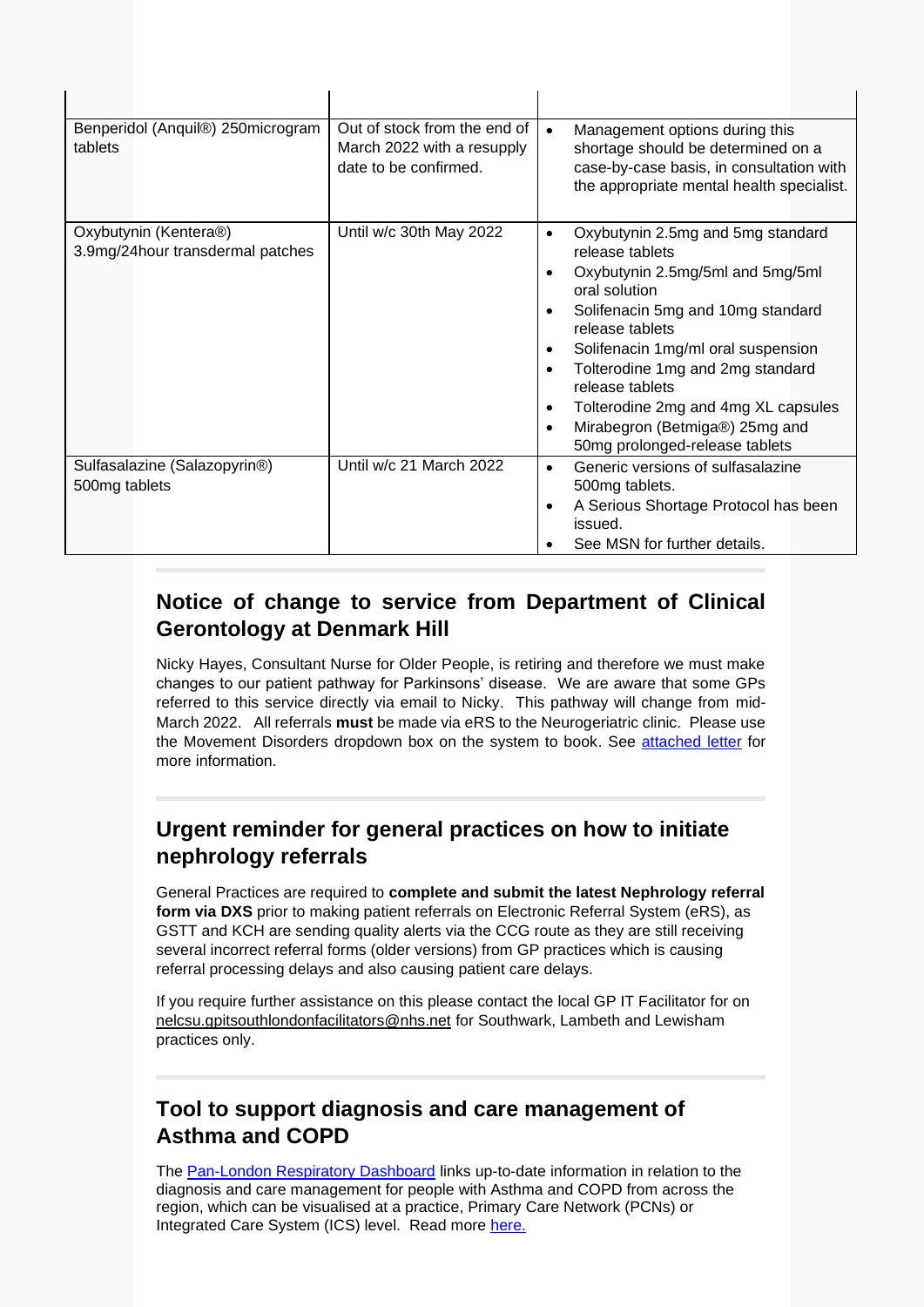# **Amiodarone (Cordarone X): reminder of risks of treatment and need for patient monitoring and supervision**

Amiodarone has been associated with serious and potentially life-threatening side effects, particularly of the lung, liver, and thyroid gland. Lung problems may have slow onset but then progress rapidly.

Healthcare professionals are therefore advised to:

- Review patients regularly on long-term amiodarone treatment some of these reactions may be life-threatening but onset can be delayed
- Check liver and thyroid function before treatment, and at 6-monthly intervals; thyroid function should also be monitored for several months after discontinuation
- Although routine lung imaging is not necessary in patients taking amiodarone long-term, make patients aware of the need to seek advice if they have new or worsening respiratory symptoms and consider using computerised tomography (CT) scans if pulmonary toxicity is suspected
- Report suspected adverse drug reactions associated with amiodarone on a [Yellow Card](http://www.mhra.gov.uk/yellowcard)

Please see the drug safety [update](https://www.gov.uk/drug-safety-update/amiodarone-cordarone-x-reminder-of-risks-of-treatment-and-need-for-patient-monitoring-and-supervision) for further information and for advice healthcare professionals are asked to give to patients and carers.

#### **Maintaining Education to Support Training Recovery**

Please see the attached [NHSE/I letter](https://selondonccg.nhs.uk/wp-content/uploads/2022/03/B1455_Maintaining-Education-to-Support-Training-Recovery_220322.pdf) from 22 March.

# **London's NHS leaders unite in showing support to staff affected by violence and aggression from patients**

NHS leaders across London held a summit on Monday 21st March to discuss potential reasons for abuse and share preventative measures, as well as show solidarity in supporting all those affected. [An open letter](https://selondonccg.nhs.uk/wp-content/uploads/2022/03/220321-An-open-message-to-NHS-staff-across-London.pdf) has also been published, signed by CEOs at every London hospital and ICS (Integrated Care System), thanking the majority of patients who show support to NHS staff but also advising that violence and aggression will not be tolerated. Read more [here.](https://selondonccg.nhs.uk/wp-content/uploads/2022/03/220321-Londons-NHS-leaders-unite-in-showing-support-to-staff-affected-by-violence-and-aggression-from-patients.docx)

# **Clinical Effectiveness South-East London Newsletter**

[CESEL team update,](https://selondonccg.nhs.uk/wp-content/uploads/2022/03/CESEL-Newsletter-Mar-22.pdf) includes details of their ongoing work and to raise awareness of their improvement tools and support offer to colleagues in general practice.

#### **Lambeth GP commended at the Mind and Body Awards**

Lambeth GP Dr Di Aitken received runner-up under the Care in the Community category at the King's Health Partners Mind & Body Awards last week. Read more [here.](https://selondonccg.nhs.uk/news/lambeth-gp-commended-at-the-mind-body-awards/)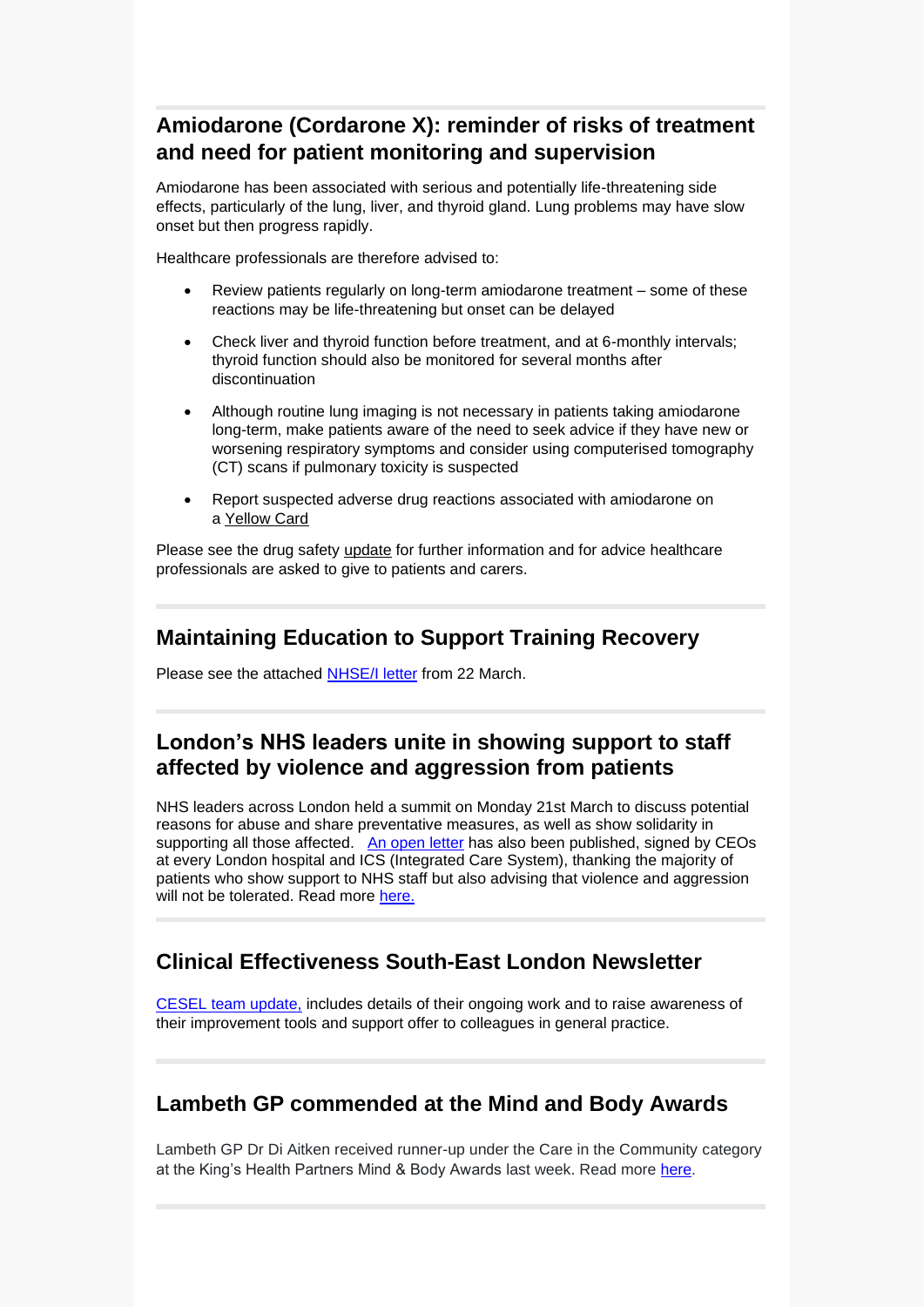# **Lessons Learnt from Quality Alerts - March Edition**

March edition of ['You said, we did.'](https://selondonccg.nhs.uk/wp-content/uploads/2022/03/Lessons-Learnt-Quality-You-said-we-did-March-22-Edition.pdf)

# **Cancer updates**

#### **Cervical Cancer Screening Lab Turnaround Times Delays**

The Cervical Screening London (CSL) Lab is reporting delays of up to 3 weeks for HPV+ve Cytology Abnormal cases, which need to be reported by consultants.

Further detail is included in this attached [urgent communication.](https://selondonccg.nhs.uk/wp-content/uploads/2022/03/TAP4994_CSL_Urgent_Comm_Reporting_Delays_V1.pdf) CSL is working urgently to provide additional capacity to manage the backlog of cases and reduce waiting times.

SEL CCG and SEL Cancer Alliance representatives are working closely with partners in CSL and the London Cervical Cancer Screening Programme to support these mitigation efforts, and continue to advocate on behalf of SEL clinicians and patients on the seriousness of this issue and the urgency with which it needs to be resolved.

# **South East London Cancer Alliance**

Please find below a link to the latest version of the update, which also includes FAQs for primary care on cancer services in south east London to support GPs and patients during the pandemic. [Cancer updates for GPs 22](https://selondonccg.nhs.uk/wp-content/uploads/2022/03/SEL-Cancer-Updates-FAQs-for-Primary-Care-23-Mar-2022.pdf) March 2022.

# **Information from Acute Providers**

# **Reminder - From KCH – Long COVID referrals**

The details required for a CXR prior to referral to long COVID clinic, or for a query of long COVID must contain at least the following:

- Respiratory related symptoms detailed (non-respiratory symptoms do not justify a CXR);
- How long after the patient had COVID that they have been experiencing these symptoms (less than 4 weeks is not long COVID and will be rejected);
- if the referral is for respiratory long COVID.

# **Seminars, events, webinars and e-learning**

#### **Covid recovery: waiting for treatment and care workshops**

Workshops from LSBU, GSTT and KCH designed to improve services for people waiting for treatment in terms of supporting self-management and designing services.

[Waiting for First Appointment: Cardiology](https://selondonccg.nhs.uk/wp-content/uploads/2022/03/Plain-English-invitation_Waiting-for-Treatment_-Cardiology_Updated.docx) - 20 April - 11.45 to 15.00

[Waiting for First Appointment: Cancer-](https://selondonccg.nhs.uk/wp-content/uploads/2022/03/Plain-English-invitation_Waiting-for-Treatment-_Cancer_Updated.docx) 21 April – 11.45 to 15.00

[Waiting for Treatment: Ophthalmology](https://selondonccg.nhs.uk/wp-content/uploads/2022/03/Plain-English-invitation_Waiting-for-Treatment-_Ophthalmology_updated.docx) - 27 April - 11.45 to 15.00

[Waiting for Treatment: Orthopaedics](https://selondonccg.nhs.uk/wp-content/uploads/2022/03/Plain-English-invitation_Waiting-for-Treatment_-Ortho_Updated.docx) - 28 April - 11.45 to 15.00

[Waiting for Work Up: Children and Young People 4 May](https://selondonccg.nhs.uk/wp-content/uploads/2022/03/Plain-English-invitation_Waiting-for-Treatment_-CYP_updated.docx) - 11.45 to 15.00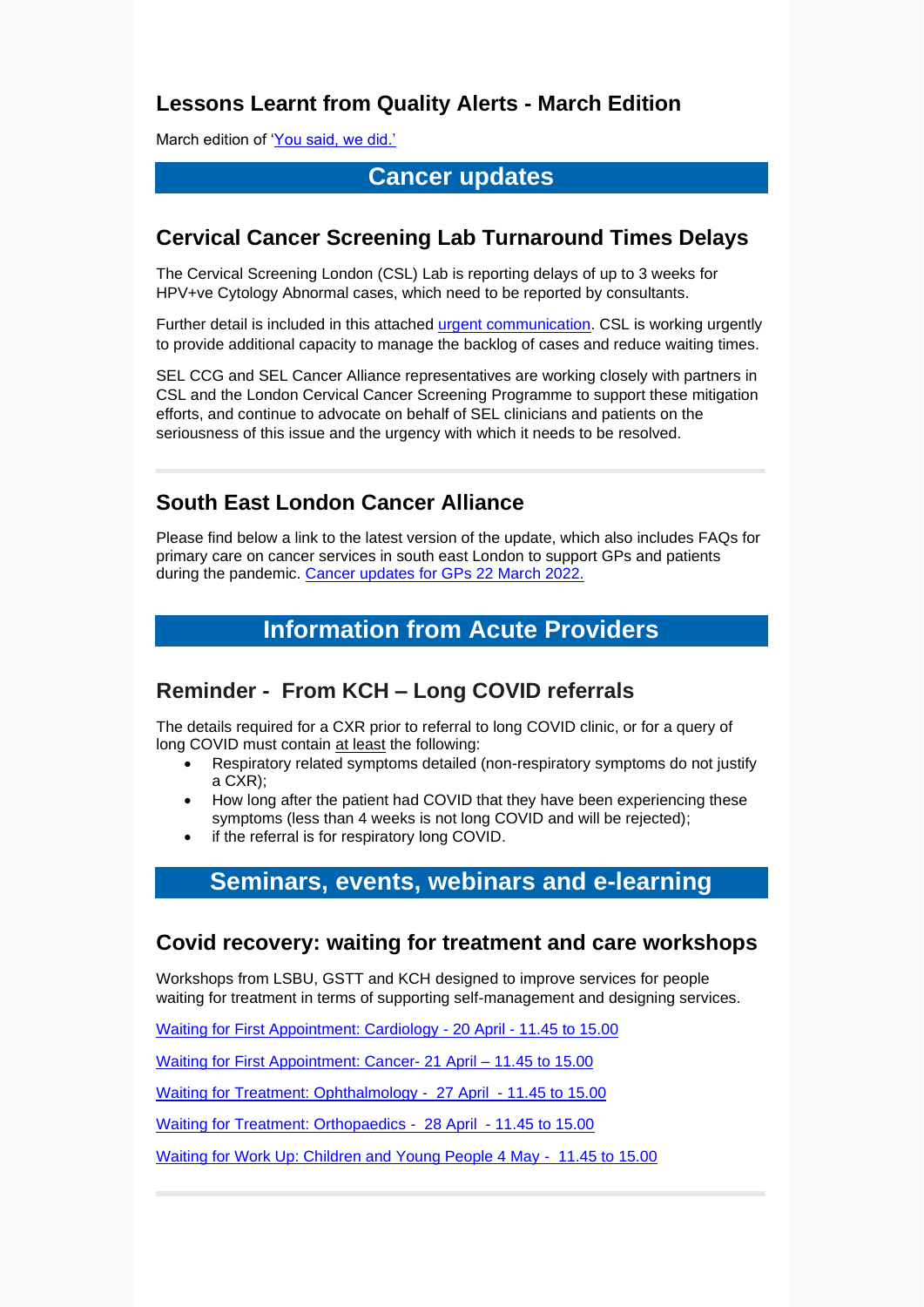# **SE Genomics Spring Online Festival**

Festival to celebrate the first year of the SE Genomic Medicine Service Alliance and share how Genomics is impacting patient care in Cardiovascular, Neurology and Renal.

Thursday 31 March from 12.00 to 14.00. Register [here.](https://southeastgenomics.nhs.uk/event/se-genomics-spring-festival-2022/)

#### **London General Practice Nurse celebration event**

In person celebration for all primary care nurses in London.

24 June – 09.15 to 16.30 at Regents Park. More information [here.](https://selondonccg.nhs.uk/wp-content/uploads/2022/03/A-celebration-event.._-002.png)

#### **Webinar – Digital Journey Planner**

The London Digital First team are hosting a webinar for GP Practices, and PCNs to showcase the Digital Journey [Planner.](https://digitaljourneyplanner.co.uk/) Includes Q&A.

31<sup>st</sup> March 2022 – via MS Teams. [Click here to join the meeting](https://teams.microsoft.com/l/meetup-join/19%3ameeting_ZmM5OWRlZmQtMmVjMC00ZDM5LTlmNzgtMjk2Mjc3MDc5MWUw%40thread.v2/0?context=%7b%22Tid%22%3a%2203159e92-72c6-4b23-a64a-af50e790adbf%22%2c%22Oid%22%3a%2243678d3c-4194-4a70-8cc8-531c43cc9c2d%22%7d)

# **Medicines and Prescribing Network - Malnutrition and Appropriate Prescribing of Oral Nutritional Supplements**

**Thursday 7 April 2022 - 13.00 to 14.00.** On MS teams - [Click here to join the meeting](https://scanmail.trustwave.com/?c=8248&d=gt2o4rLnusBxNA9GsHBsVc8y2FGL-OHIwLB8Yzc9Hw&u=https%3a%2f%2fteams%2emicrosoft%2ecom%2fl%2fmeetup-join%2f19%253ameeting%5fZDVjZDcwN2MtYTFiMi00ODgxLWExZTItNWJmODljODAwMzQw%2540thread%2ev2%2f0%3fcontext%3d%257b%2522Tid%2522%253a%252237c354b2-85b0-47f5-b222-07b48d774ee3%2522%252c%2522Oid%2522%253a%2522f86e954d-7171-4ee2-8eaf-9c14f446d379%2522%257d)

More information is available [here.](https://selondonccg.nhs.uk/wp-content/uploads/2022/03/ONS-prescribing-webinar.pdf) The last webinar was a "Medicines Information Resources Training session." The recording and presentation slides are [here.](https://selondonccg.nhs.uk/covid_19/medications/)

#### **Webinar for people with lived experience of musculoskeletal conditions - 29 or 31 March 2022**

SELCCG are keen to seek the views of people with lived experience of MSK. Please share with your networks.

Tuesday 29 March 13.00 to 14.00 – [Book on Eventbrite](https://www.eventbrite.co.uk/e/webinar-for-people-with-lived-experience-of-musculoskeletal-conditions-tickets-290377937227) Thursday 31 March 18.00 to 19.00 – [Book on Eventbrite](https://www.eventbrite.co.uk/e/webinar-for-people-with-lived-experience-of-musculoskeletal-conditions-tickets-290412109437)

#### **Resources**

# **Reminder - Public facing guidance for spring booster**

People aged 75 years and older, residents in care homes for older people, and those aged 12 years and over with a weakened immune system will be offered a spring booster of coronavirus (COVID-19) vaccine. Public facing guidance is available [here.](https://www.gov.uk/government/publications/covid-19-vaccination-spring-booster-resources/a-guide-to-the-spring-booster-for-those-aged-75-years-and-older-residents-in-care-homes)

# **Spring booster communications toolkit**

Includes FAQ, links to updated guidance and materials. Available [here.](https://selondonccg.nhs.uk/wp-content/uploads/2022/03/2022-03-NHS-COVID-19-vaccine-spring-boosters-toolkit-vF.pdf)